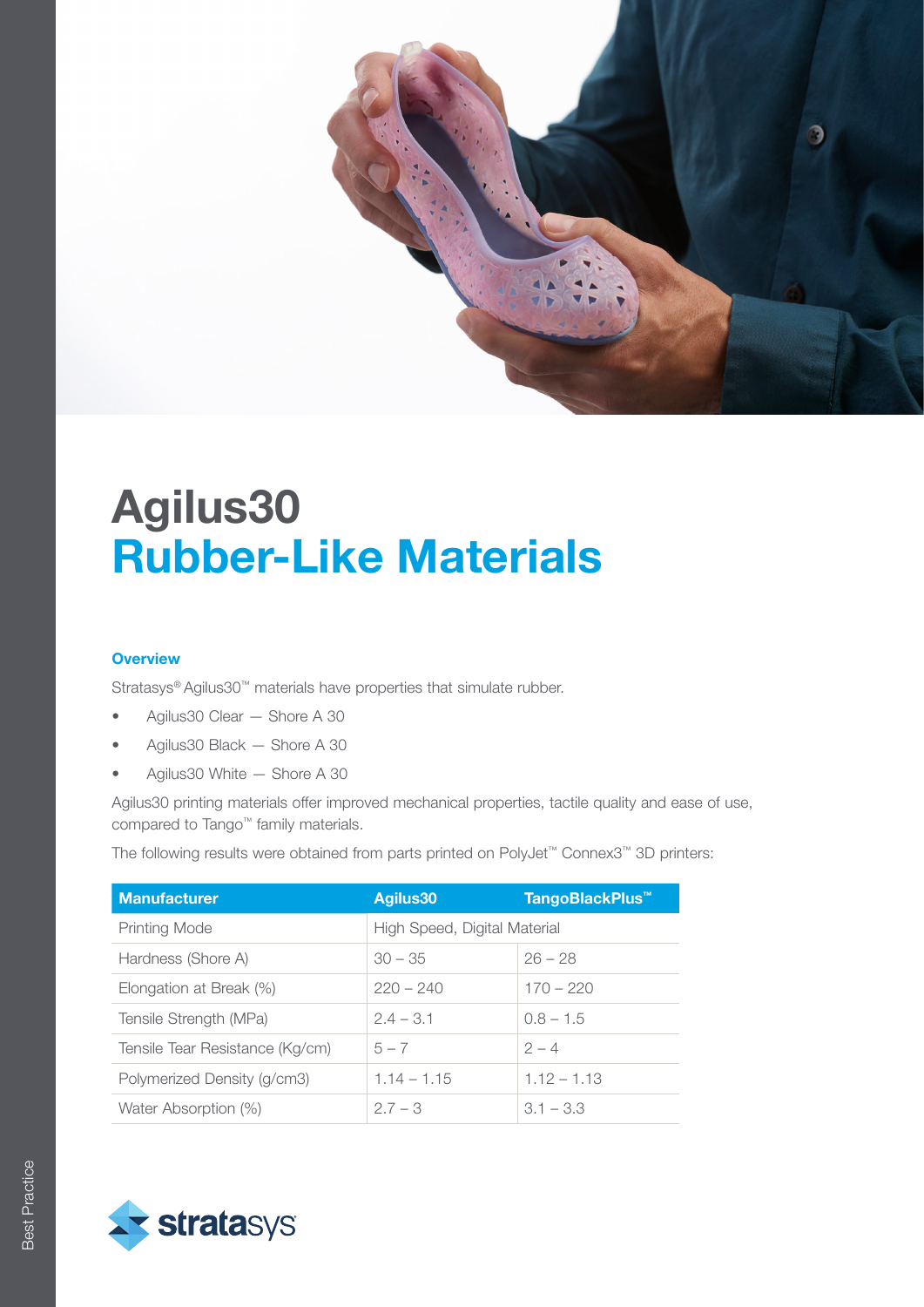Rubber-like Digital Materials with varying Shore values and colors are fabricated by combining Agilus30 materials with rigid materials. The following table shows the Shore A values of Digital Materials fabricated from Agilus30 and Vero™ materials.

| <b>Hardness Selection</b> | <b>Shore A</b><br>in Printed Part <sup>*</sup> |
|---------------------------|------------------------------------------------|
| FI XA-xx40                | $40 - 45$                                      |
| FI XA-xx50                | $50 - 55$                                      |
| FI XA-xx60                | 60 – 65                                        |
| $FI$ XA-xx70              | $70 - 75$                                      |
| FI XA-xx85                | $80 - 85$                                      |
| FI XA-xx95                | $90 - 95$                                      |

\*Values obtained using the ASTM D-2240-03 standard, at Time 0.

For more information, see specification sheets for Digital Materials on [stratasys.com.](http://www.stratasys.com)

Practical applications for Agilus30 materials include:

- Realistic simulation of rubber parts knobs, grips, seals, gaskets, hoses, footwear, handles, etc.
- Soft-touch parts and non-slip surfaces
- Rubber-like surrounds and overmolding.

The following section describes recommendations and tips for achieving optimum quality and mechanical properties with Agilus30 materials.

- Supported printers
- Printer settings
- Preparing the printer
- Preparing for printing
- Removing support materials
- The effect of temperature on elasticity
- Painting parts



Figure 1: Gasket for car window.



Figure 2: Rubber-like hollow model.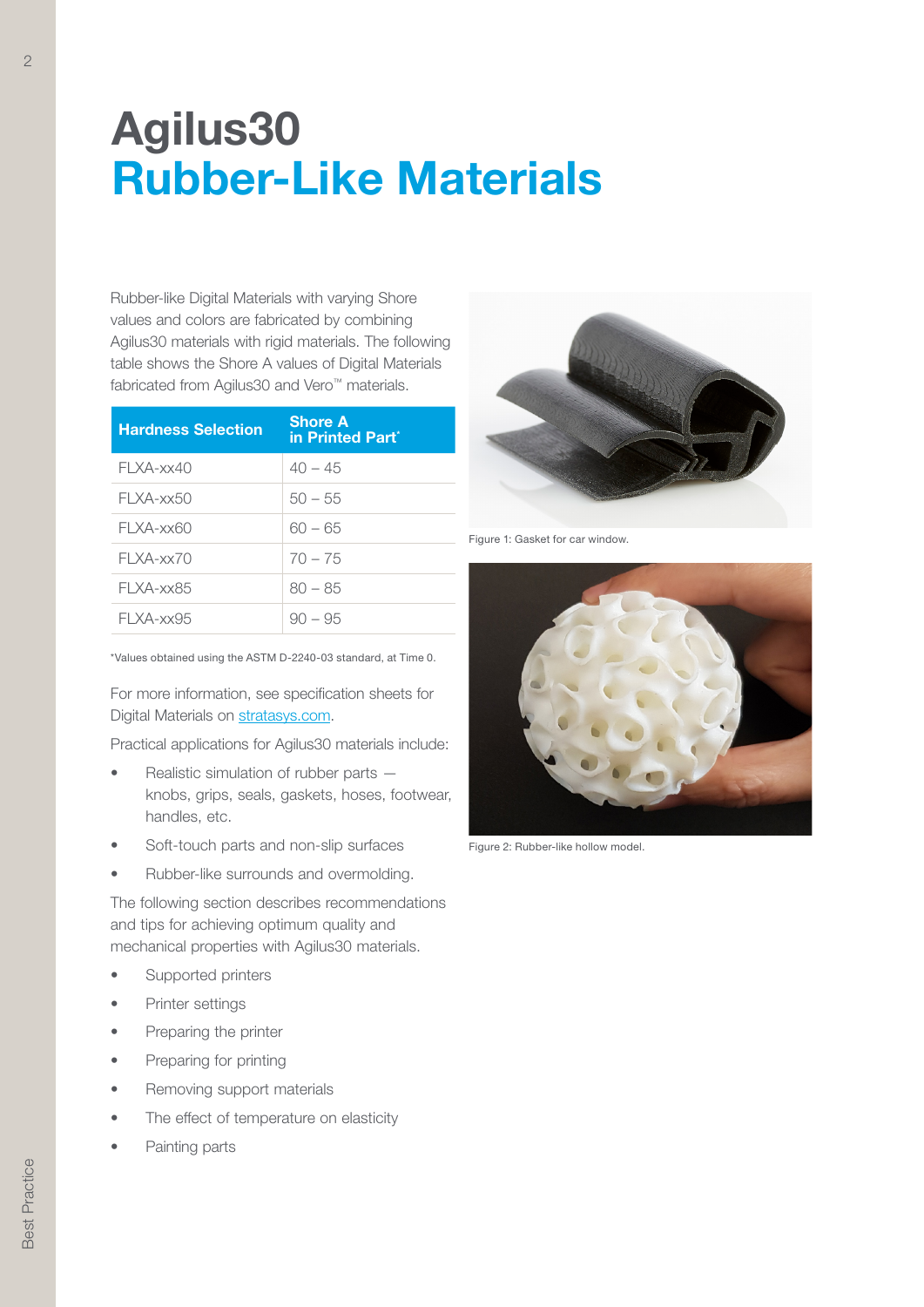#### Recommendations and Tips

### Supported Printers, Materials and Modes

Agilus30 materials can be used as follows:

| <b>Printer</b>                                                                                  | <b>Material</b><br><b>Type</b>                      | <b>Printing</b><br><b>Mode</b>                    | Objet Studio <sup>™</sup> /<br><b>GrabCAD Print™</b>                                     | <b>Support</b><br><b>Material</b>           |
|-------------------------------------------------------------------------------------------------|-----------------------------------------------------|---------------------------------------------------|------------------------------------------------------------------------------------------|---------------------------------------------|
| Objet260/350/500 Connex1™<br>Objet260/350/500 Connex2™<br>Objet260/350/500 Connex3 <sup>™</sup> | Agilus30 Clear<br>Agilus30 Black                    | <b>HS</b><br><b>DM</b><br>HQ is not<br>supported. | Objet Studio version<br>9.2.11.6785 and above<br>GrabCAD Print version<br>1.18 and above | SUP705™/<br>SUP705B™<br>SUP706B™            |
| Stratasys J750™/J735™<br>Stratasys J850 <sup>™</sup> /J835™/<br>J826™                           | Agilus30 Clear<br>Agilus 30 Black<br>Agilus30 White | <b>HS</b><br><b>HM</b><br>HQ is not<br>supported. | GrabCAD Print version<br>1.18 and above                                                  | <b>SUP705/</b><br><b>SUP705B</b><br>SUP706B |
| $J4100^{m}$                                                                                     | Agilus30 Clear<br>Agilus30 Black<br>Agilus30 White  | <b>HS</b><br><b>HM</b><br>HQ is not<br>supported. | Current version of<br>GrabCAD Print and<br>above                                         | <b>SUP705/</b><br><b>SUP705B</b><br>SUP706B |

## Printer Settings

When printing with Agilus30 (including Digital Materials fabricated with it), the following printer settings are automatically adjusted in Objet Studio to ensure optimum part quality:

- Roller velocity
- Activation of only one UV lamp in Digital Material and High Mix printing modes

## Preparing the Printer

Stopping and resuming the print job may adversely affect model quality and color uniformity (Figure 3). Therefore, before printing with Agilus30, ensure that the print job is not interrupted. Check that the waste container is not full and that there is sufficient printing material loaded.



Figure 3: This model has a "seam" where the print job was interrupted.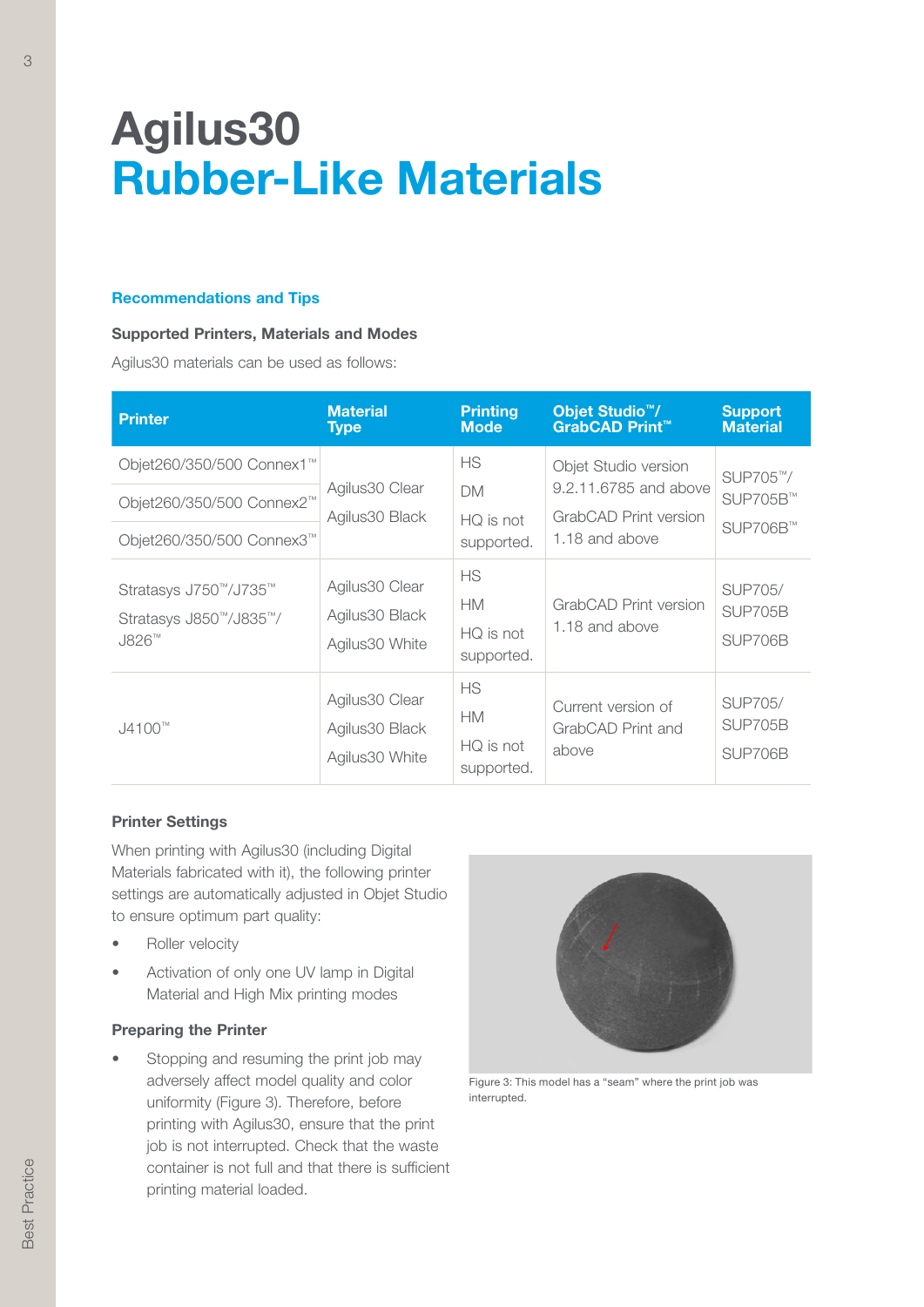## Preparing for Printing

The arrangement of parts on the build tray and other factors affect the duration of printing and the quality of the printed part.

- Printing full trays may cause leakage from the roller waste collector. To avoid this, only partially fill the build tray.
- Internal stress may cause parts to curve downwards and detach from the tray.

To reduce this occurrence:

- For parts that have a high aspect ratio (X:Y), position the longer edge along the X-axis (Figure 4).
- Prepare relatively short print jobs (by partially filling the build tray).
- When printing in High Speed mode, arrange the parts on the tray so that they do not exceed three printing passes (Figure 6). This ensures that the ambient temperature in the printing chamber, required for maintaining part quality, remains stable.
- Position thin and delicate parts so that recesses in the surface (hollows, drill holes, etc.) face upwards. This improves their resistance to tear.
- Print with a glossy surface finish, especially for delicate and thin parts.
- If possible, position vertical walls parallel to the X-axis (Figure 5). This reduces the impact of the roller on the walls.
- The default and recommended grid style is *Heavy*. However, when printing hollow and delicate models, and models with thin walls, select the *Lite* grid style. This enables easier removal of support material from printed models.

**Note:** For assigning colors when using Digital Materials that include Agilus30, the color of printed parts might vary from the selected color.



Figure 4: Long edge along the X-axis.



Figure 5: Walls parallel to the X-axis.



Figure 6: Tray arranged for three printing passes.

Grid style:

| Heavy        |  |
|--------------|--|
| Lite         |  |
| Standard     |  |
| <b>Heavy</b> |  |
|              |  |

Figure 7: Heavy grid style.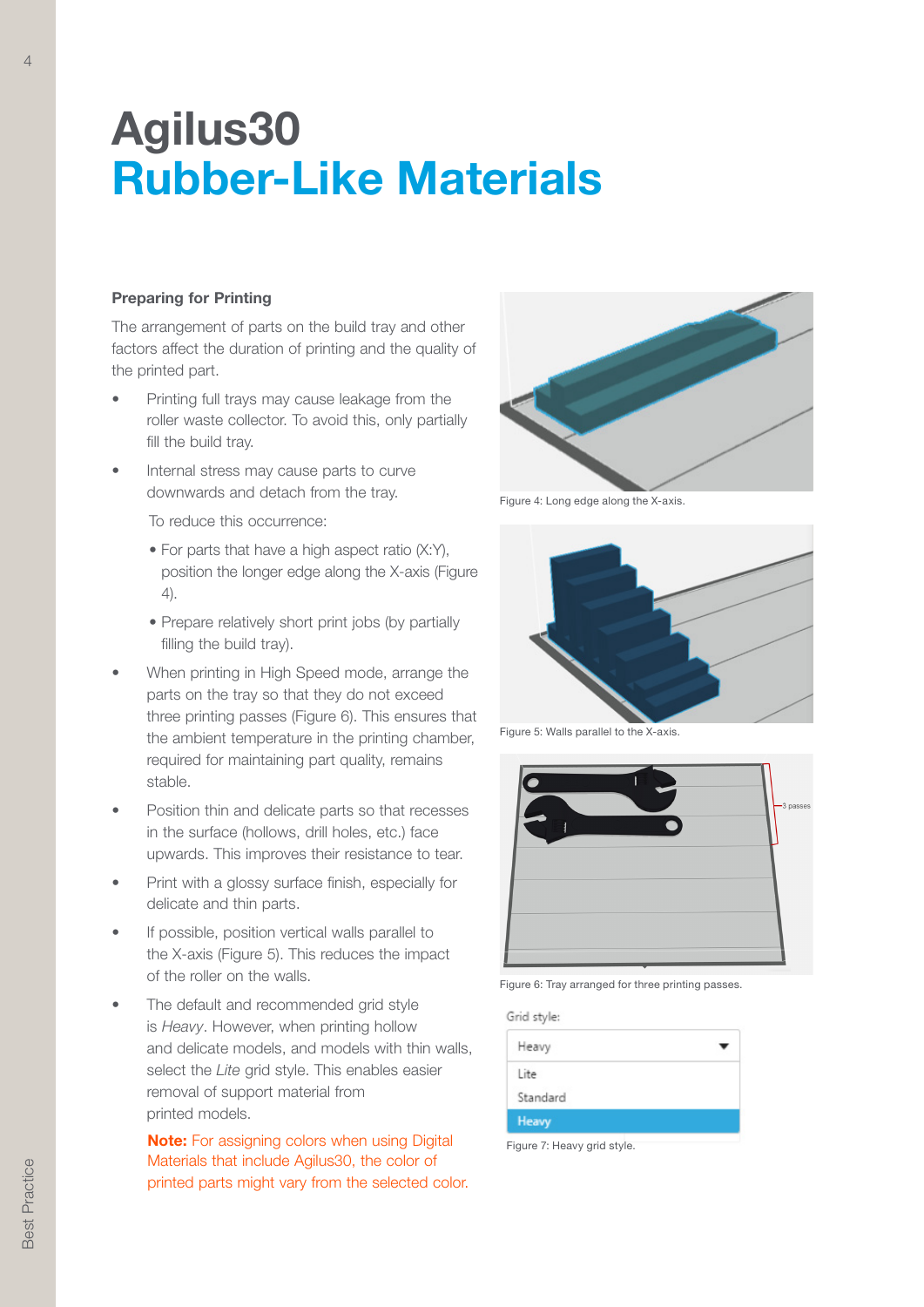- For VRML files (with Agilus30 White), since you cannot determine the Shore value, the use of Agilus30 materials may result in a printed part with unintended ranges of hardness.
- J7, J8, and J4100 printers only: In solid or bulky parts, the recommended height (Z-axis) depends on the part's dimensions along the X- and Y-axis. To ensure optimum quality, make sure that the part height along the Z-axis does not exceed the following dimensions in High Speed (HS) and High Mix (HM) modes:

| J7, J8, and J4100 Printers (HS and HM modes) |                                                  |                                      |                        |  |  |  |
|----------------------------------------------|--------------------------------------------------|--------------------------------------|------------------------|--|--|--|
|                                              | $X = 250$ mm                                     | $X = 375$ mm/X = 350 mm $X = 490$ mm |                        |  |  |  |
| $Y = 45$ mm (1 pass)                         | 100 mm $\mathbb Z$ axis   80 mm $\mathbb Z$ axis |                                      | 40 mm $\mathbb Z$ axis |  |  |  |
| $Y = 110$ mm (2 passes)                      | 50 mm $\mathbb Z$ axis                           | $\pm$ 40 mm Z axis                   | $30$ mm $Z$ axis       |  |  |  |
| $Y = 110$ mm (3 passes)                      | <b>30 mm</b> $Z$ axis                            | 25 mm $Z$ axis                       | 20 mm $Z$ axis         |  |  |  |
| $Y = 220$ mm (4 passes)                      | 30 mm Z axis 20 mm Z axis                        |                                      | 20 mm $Z$ axis         |  |  |  |

## Removing Support Material

For best results, clean parts printed with Agilus30 (including Digital Materials fabricated with it) as follows:

- Remove as much support material as possible by hand to prevent scratches and the tearing of delicate parts
- Use the water jet cleaning station to remove the remaining support material
- Adjust the water pressure in the water jet to the minimum required

Note: Parts printed with Agilus30 and rinsed in water may have a milky-colored surface, which disappears while drying. You can accelerate the drying process using an air blower. Using the DT3 or CSIIP cleaning station to dissolve SUP706B support material may cause model deformation due to water absorption.



Figure 8: Walls parallel to the X-axis.